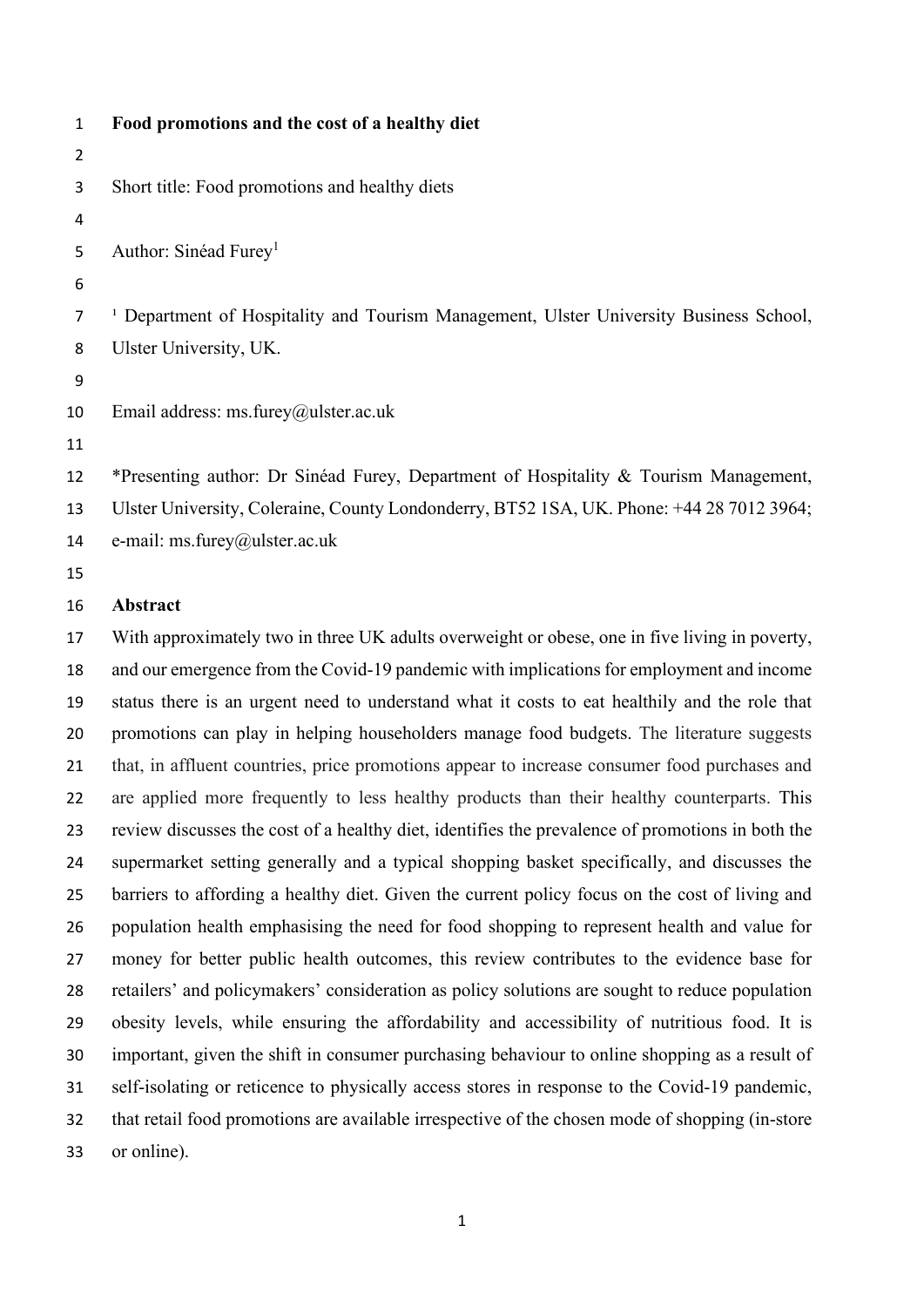### **Keywords**

Retail food promotions; healthy eating; food budget

#### **Financial support**

 This review received no specific grant from any funding agency, commercial or not-for-profit sectors.

# **Conflict of interest**

- None
- 

# **Introduction**

 Recent data indicate that almost two thirds (63.3%) of the UK population is overweight or 47 obese and more than one in four  $(26%)$  is obese <sup>(1)</sup>. Almost one in five  $(18%; 11.7$  million people) was living in relative low income, meaning that these households had less than 60 per cent of the UK average income before housing costs were deducted in 2019/20, with children 50 overrepresented in this category  $(23%)^{(2)}$ . The statistics have remained steady in recent years, 51 but this is an unacceptable outcome in the fifth richest world economy in 2021  $(3)$ . Coupled with this is the population's emergence from the Covid-19 pandemic with implications for employment and income status and levels of indebtedness. There is an urgent need to understand what it costs to eat healthily and the role that retail food promotions can play in helping householders manage food budgets.

 Retail food promotions are considered to be "*temporary changes to the price of foods and beverages, usually occurring in supermarkets and other food retail settings to increase customer purchases*" (4, 5). Price promotions can be classified as price-based discounts or multi-buy discounts, for example, buy one get one free (BOGOF) deals.

 Supermarkets are significant gatekeepers of our food supply and what we eat in the home due to being a key source of fresh and unprocessed foods. To facilitate access to a choice of foods, supermarkets also offer high levels of availability of processed foods that are typically energy-65 dense and high in fat, sugar, and salt. A systematic literature review  $(5)$  suggests that, in affluent countries, price promotions appear to increase consumer food and beverage purchases and are applied more frequently to less healthy products than their healthy counterparts. This review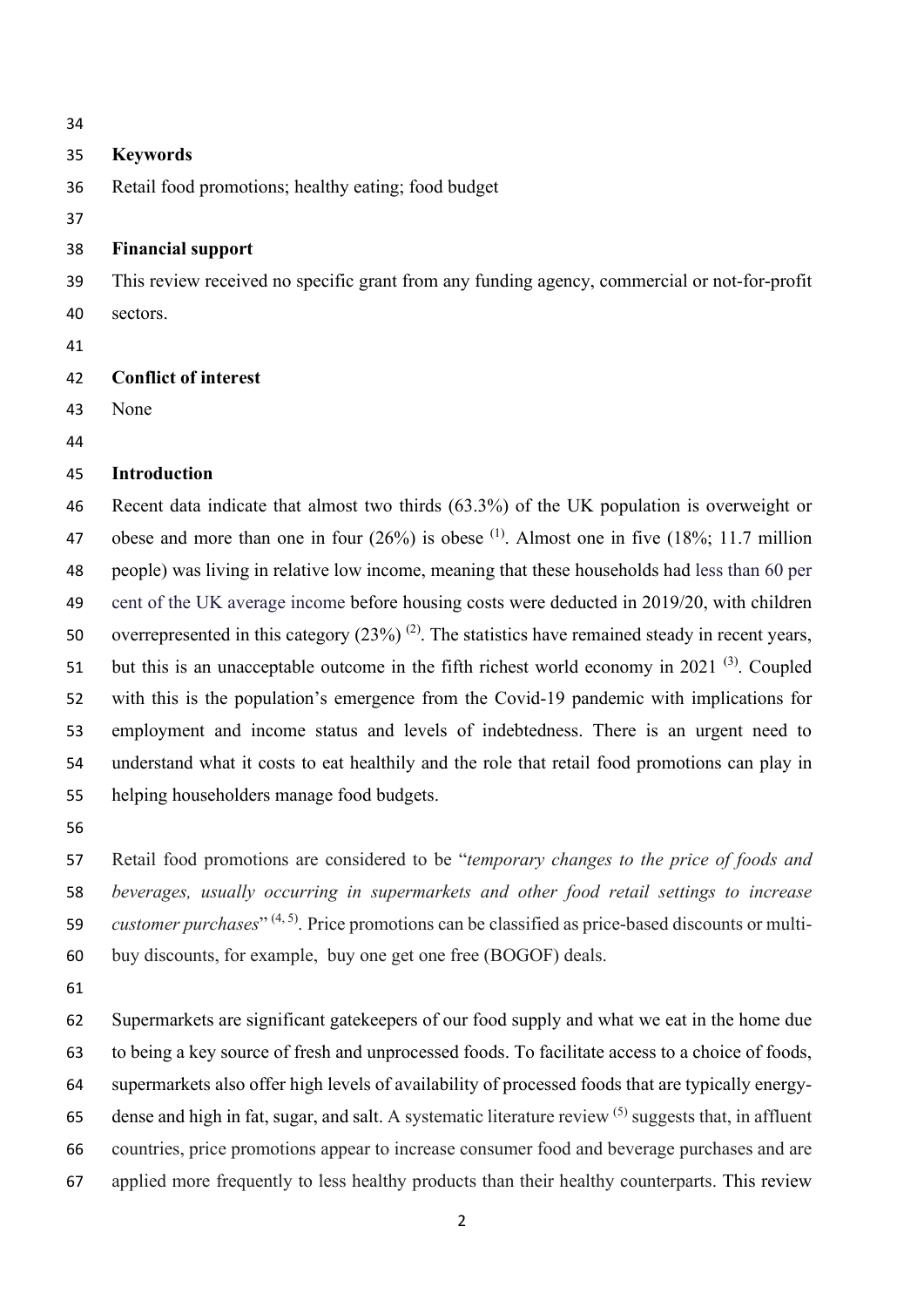discusses the cost of a healthy diet, identifies the prevalence of promotions in both the supermarket setting generally and a typical shopping basket specifically and discusses the barriers to affording a healthy diet.

 The literature recognises that a number of factors impact upon consumers' general food 73 choices. Sobal *et al.* <sup>(6)</sup> conceptualise food choice as operating at physical, biological, psychological, and sociocultural levels. At the individual level, in recent years, the consumer has been impacted by a range of macro-issues; namely, the recent recession in terms of rising 76 food, fuel and housing costs alongside decreasing wages and proposals for welfare reform  $(7)$ . 77 A Department of the Environment, Food and Rural Affairs UK report  $(2010)^{(8)}$  on people's reactions to rising food prices showed people noting and responding quite dramatically even before the introduction of austerity measures. Global food prices are rising and [according](http://www.fao.org/worldfoodsituation/foodpricesindex/en/) to the United Nations' Food Price Index, food prices in May 2021 were 4.8% higher than in April 81 - the biggest monthly rise since October 2010 - and 39.7% higher than May 2020<sup>(9)</sup>. Furthermore, media reports present the inevitability of price rises as a result of the UK's exit from the European Union.

 Rising food costs have implications for public health, whereby consumers for whom food becomes prohibitively expensive respond by reducing the nutritional quality and quantity of 87 . food they eat  $(10)$ . Such coping strategies may result in malnutrition, overweight and/or obesity. 

 At the population level, in Northern Ireland the direct and indirect costs of overweight and 90 obesity in 2009 were estimated to be £369,799,820<sup>(11)</sup>; the equivalent of more than £1 million per day highlighting that a great deal of attention in public spending is focused on public health. In attempting to reduce this public health spending burden, a cross-departmental policy imperative – *A Fitter Future for All: Framework for Preventing and Addressing Overweight and Obesity in Northern Ireland 2012-2022* – has focused the attention of relevant stakeholders to make a collective effort to combat the obesity epidemic. The Strategy recognises the importance of continuing to encourage Northern Ireland food manufacturers to reformulate their food and drink products to reduce saturated fat, sugar, salt, calorific value and provide smaller portion sizes of energy-dense foods and beverages. Further, the Strategy recognises the role of retail promotions in consumers' food and drink purchasing behaviour and has committed to encouraging and enabling food retailers to '*consider reducing point of sale placement of foods which are high in fat, salt, sugar and increasing exposure to promotion of*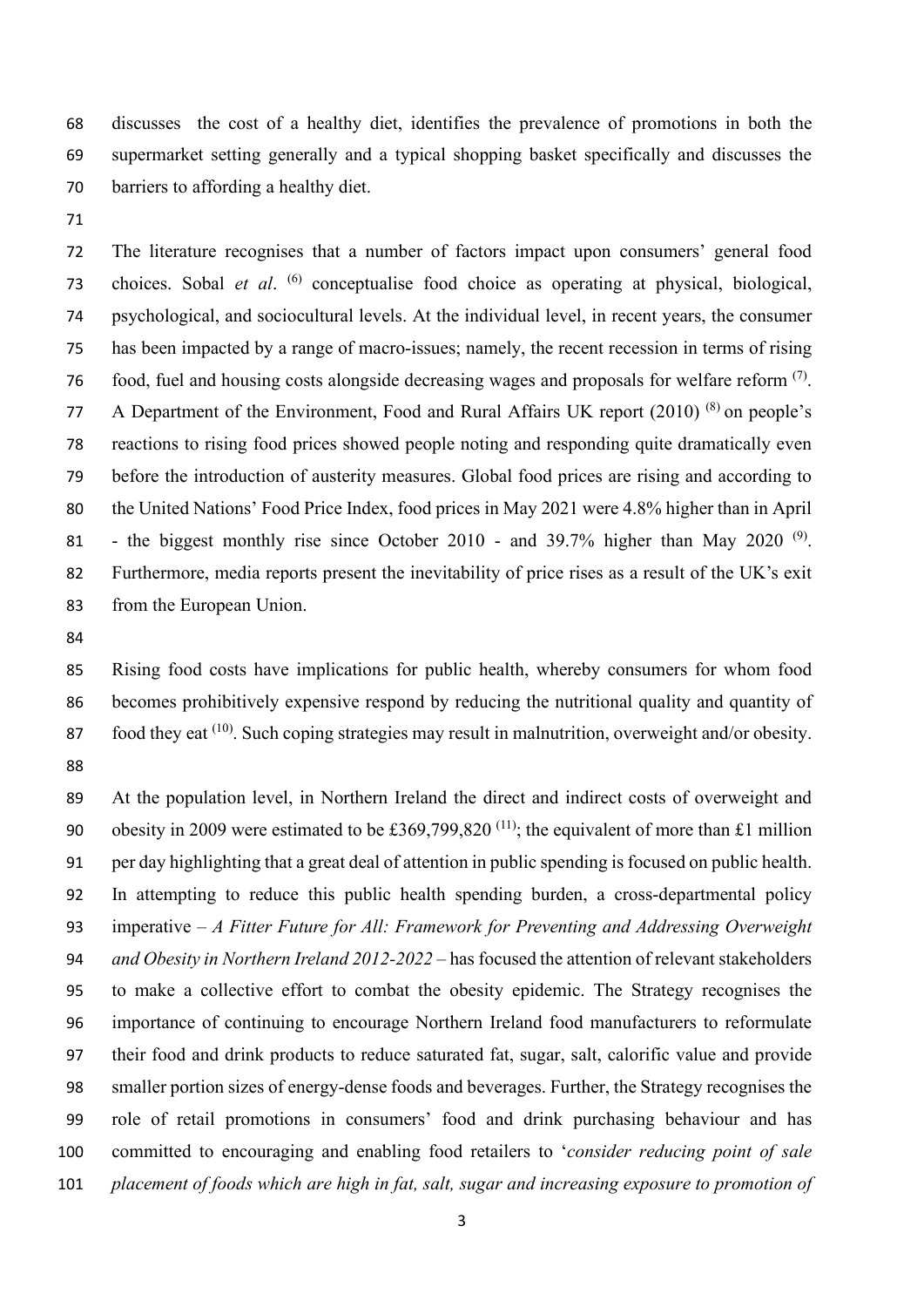*healthier foods'* <sup>(12)</sup>. Similarly, the Government in England recently confirmed its intention to impose a UK-wide pre-9pm ban on TV adverts for food high in sugar, salt and fat and new 104 rules on online promotion. Additionally, the National Food Strategy  $(p.121)^{(13)}$  outlines deliberative panel participants' *'overwhelming support for much stronger restrictions on the advertising and promotion of junk food'* with some wanting *'tougher regulations for retailers selling junk food'*.

 Online grocery sales are particularly strong in the UK and online shopping for groceries was 110 the fastest growing sector of the supermarket industry between 2010 and 2018 in the UK  $^{(14)}$ . 111 In the UK in 2018, 7% of supermarket shopping was conducted online, representing over £11 112 billion annually  $(14)$ . Kantar Worldpanel data (2020)  $(15)$  indicate that the effects of the Covid- 19 pandemic are likely to further support this trend. This review discusses the cost of a healthy diet, identifies the prevalence of promotions in both the supermarket setting generally and a typical shopping basket specifically, and discusses the barriers to affording a healthy diet.

- 
- 

#### **Literature review**

 The integral relationship between diet, health and income is well known. Food poverty manifests itself as a short-term dilemma of putting food on the table alongside the long-term effects of food poverty including the habitual consumption of poor nutritional quality foods to the extent that lower income consumers are compromising food and nutritional quality to satiate hunger. The food budget has long been appreciated as being the flexible item in the 124 household economy (16, 17, 18, 19, 20). Consequently, food budgets are the most likely to be reduced 125 during financial crisis  $(21, 22)$ . It is a fundamental human right that food is available and affordable, yet this moral is undermined when a basic healthy diet is out of reach of our most vulnerable citizens.

# *UK population's spend on food and non-alcoholic beverages*

130 The *Living Costs and Food Survey*  $(23, 24)$  indicates how the average UK household spent £62.20 per week on food which equates to 11% of total expenditure (2018-20 figures). Lower income households spent a higher proportion of their total expenditure on food and non-alcoholic drinks: households with the lowest income spent 14% of their total expenditure on food and non-alcoholic drinks, compared to their highest-income counterparts spending 8% of their total expenditure on this category. Therefore, "*efforts to effectively and equitably improve*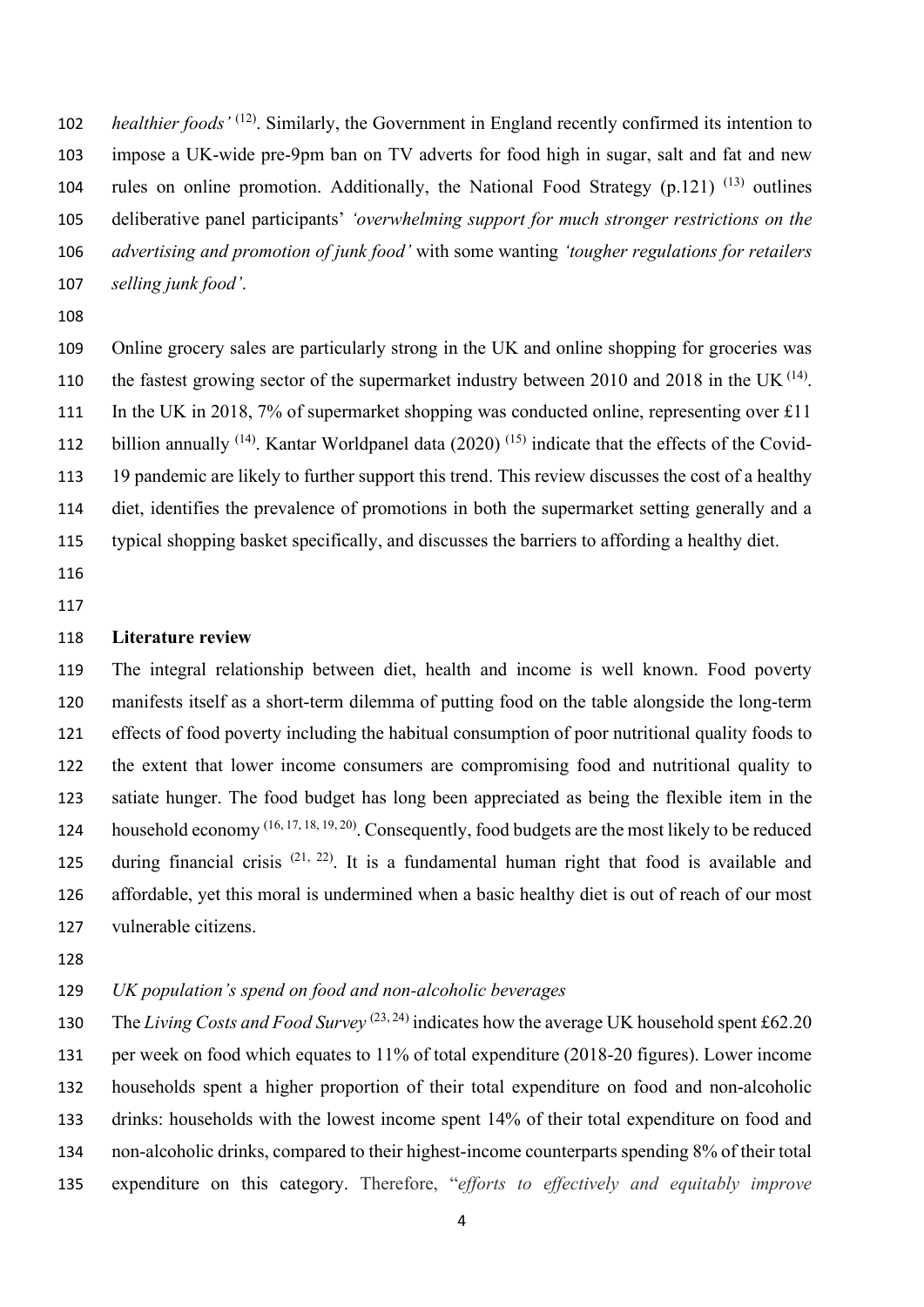*population nutrition, the price and affordability of healthy foods and diets, relative to less healthy options, are increasingly being recognised as priority areas for policy intervention*" 138  $(25)$ .

#### *Shopping basket research*

 Shopping basket research is a longstanding methodology to investigate the affordability and availability of food given its utility in collating a depth and breadth of information using a formulaic structure to facilitate consistency of approach to data collection, and its relevance to the research objectives of ascertaining the availability and affordability of foodstuffs. The problems of devising a shopping basket and defining which foods should be included that are 146 both typical and acceptable to consumers has been discussed elsewhere  $(26, 27, 18, 28)$ . Caraher 147 and Furey  $(29)$  provides a useful overview of shopping basket studies.

 Joint research by the FSA in NI, *safe*food (Republic of Ireland) and The Consumer Council in 150 Northern Ireland <sup>(30)</sup> has developed standard weekly shopping baskets, by using the methodological approach of the consensual budget standards process where essential food 152 items are specified by a majority opinion  $(31)$  achieving a social consensus of what everyone *'should be able to afford'*  $(32)(p.3)$ . This means that the food items contained within reflect local 154 diets and realistic purchasing behaviours  $(33, 20)$ .

 However, when analysed against the average UK household spend on food and non-alcoholic beverages, the cost of a healthy shopping basket appears prohibitively expensive. For example, the above shopping basket research  $(30)$  for four household types in Northern Ireland found that low-income families in Northern Ireland have to spend up to 46% of their weekly income to afford a healthy food basket. Specifically, a nutritionally adequate shopping basket of weekly food for a two-parent, two-child household type (primary-school and secondary-school age) is £162 (approximately £23.14 per day; 46% of household income if dependent on social security). The total weekly cost of a minimum essential food basket for a one-parent, two-child 164 household type (pre-school and primary-school age) is £105 (approximately £15 per day;  $34\%$  of household income if dependent on social security). The total weekly cost of an equivalent food basket for a pensioner living alone household is £61; 32% of their household income, if dependent on a state pension (approximately £8.71 per day). Finally, a two-parent, two-child household (pre-school and primary-school age) dependent on state benefits would need to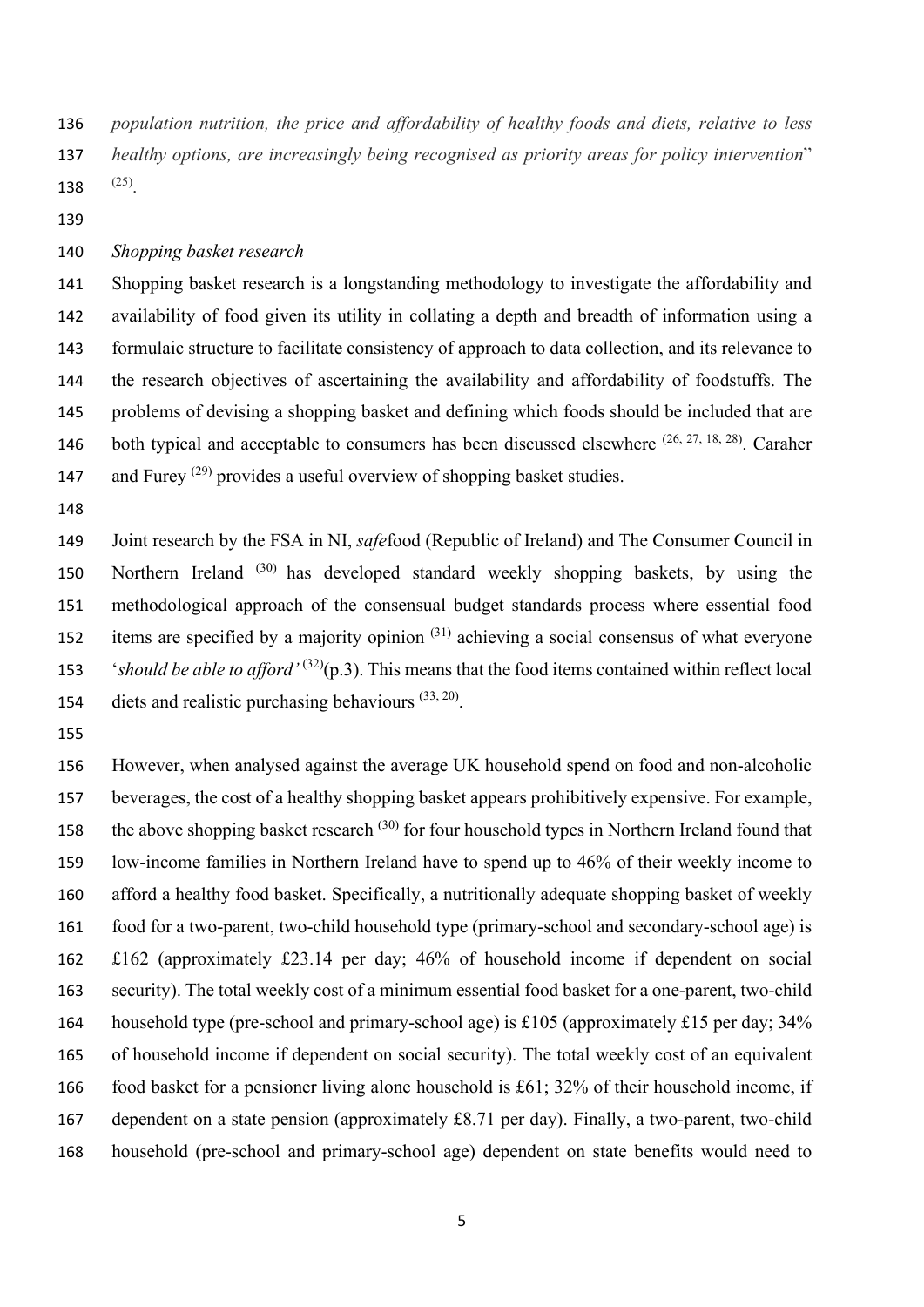169 spend 34% of their weekly income (£122, equivalent to £17.43 per day) to buy a minimum essential food basket.

172 The phenomenon is not particular to the UK. Barosh *et al.* <sup>(34)</sup> investigated the price differential of a healthy and sustainable shopping basket in Australia. They found that the cost of the healthy and sustainable basket was greater than the typical basket in all neighbourhoods, irrespective of socioeconomic status. However, households in the lowest income quintile would have to spend up to 48% of their weekly income to buy the healthy and sustainable basket, while households in the highest income quintile would have to spend significantly less (9%) of their weekly income.

 Individuals on a low income therefore spend less money on food although they actually spend 181 a greater percentage of their income on food products  $(35)$ . MacMahon and Weld's study  $(20)$  found the cost of minimum essential food baskets to be considerably greater for those in low-income households with many individuals having to relinquish *'necessary'* food items.

# *The role of promotions in managing the food budget*

 Promotional activity is an important part of the food retail landscape for both consumers and retailers. Kantar World Panel data found that up to 83% of purchases made on price promotion 188 are "*impulse purchases*", with only 17% "*planned purchases*" (36). Consumers are 'value' conscious and demonstrate savviness in their shopping behaviours having come to expect 190 reduced prices and are increasingly reliant on discounters  $(20)$ . Consumers can save money on their average shop by seeking out promotional in-store food offers – an aspect which is 192 important given the relative cost of food in the current economic context  $(37, 38)$ . The British 193 Retail Consortium (BRC)  $(2009)^{(39)}$  commissioned consumer research and concluded 'price' to be the main barrier to eating a healthier diet for one-fifth (21%) of shoppers. Shoppers opined that healthy foods are too expensive and unhealthy foods are promoted more than their healthy counterparts.

 For the purposes of this paper, retail food promotions will be defined as forms of promotion 199 which are primarily associated with a temporary reduction in price  $(40)$ . A recent systematic review of the academic literature on retail food promotions has found some evidence that the purchasing of price-promoted foods and/or beverages was either similar across socio-economic groups or was greater for households with higher income - a finding that contrasts the literature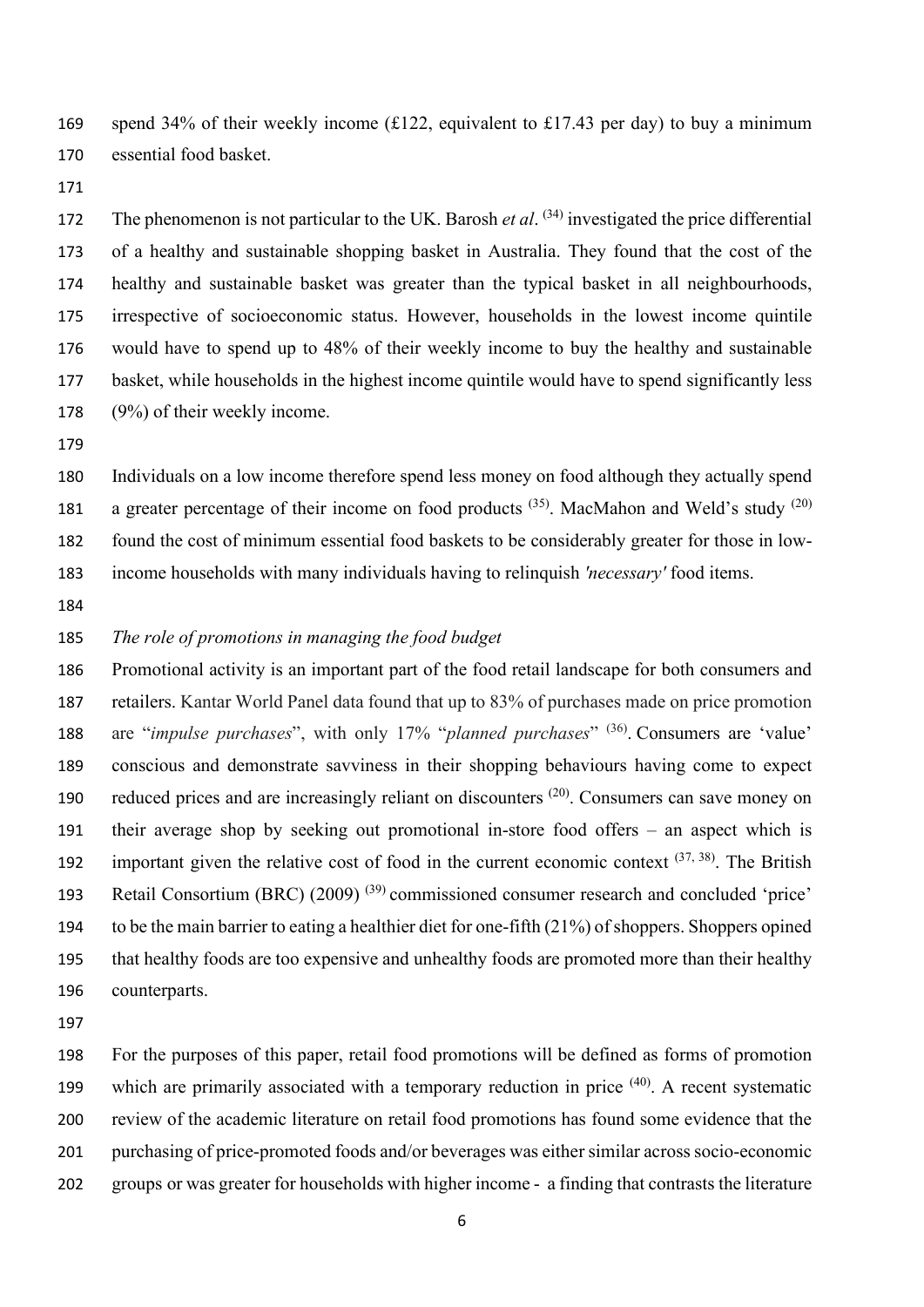that suggests that those of a lower socioeconomic position are more price sensitive in terms of 204 their grocery purchasing  $(5)$ .

# *The healthfulness of food products on promotion*

 An obesity epidemic and rising food prices have implications for health since dietary quality 208 and dietary costs are positively related. Food and drink innovation through food manufacturers' 209 product reformulation strategies has received significant attention in recent years  $(12, 13, 41)$  since product reformulation can support current strategies that align price-based promotions with prominent placement strategies to increase the availability, accessibility and affordability of food and drink choices to consumers. Given the considerable effort to reformulate the food and beverage retail product offering, it will be important that retailers utilise price-based promotions and prominent placement tactics to make these food and drink innovations available to the broadest number of consumers as possible. To do so will help to realise the population benefits that are possible, with the potential to influence supply and demand, and serve as a further catalyst for product reformulation.

 The academic literature is clear that there is a dichotomy presented between the cost and 220 healthfulness of food. For example, Waterlander *et al.* (2010)<sup>(42)</sup> cite several studies<sup>(43, 44, 45, 220)</sup> ) confirming that lower-income consumers' primary influencing factor when buying food is price. These studies explain how more price-sensitive consumers appear less concerned about the health aspects of food.

225 Retail food promotions have been attributed to support such consumers to afford food and drink 226 products they may not otherwise be minded to purchase. Milliron *et al.*  $(47)$  identify that the average shopper arrives at the store undecided about what to buy and is influenced by other cues such as displays and packaging. Public Health England found that volume promotions 229 such as BOGOFs increase purchases of a product by an average of 15% <sup>(48)</sup>. Martin *et al.* <sup>(36)</sup> found that the products most likely to be discounted through multi-buy promotions were unhealthy foods and that this type of discount drives the greatest increase in sales compared with temporary price reductions.

 There is consensus among the literature that consumers' responses to such sales promotions tactics have been found to have a significant impact on short term sales, due to brand switching,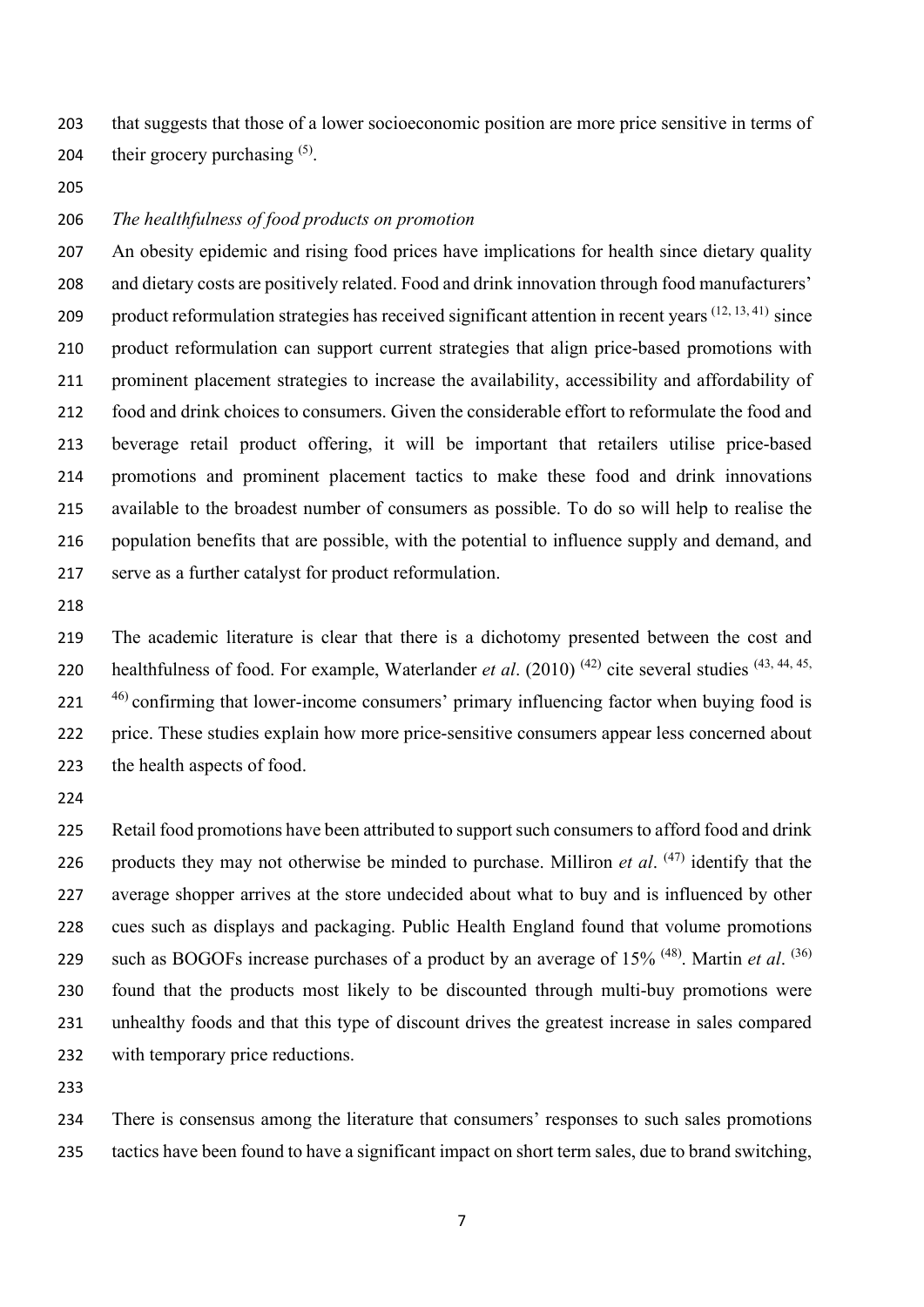236 product switching, category switching, and temporal switching (stockpiling)  $(49)$ , but do not 237 shift dietary patterns  $(49, 50, 4)$ .

239 However, Hawkes<sup> $(4)$ </sup> found that sales promotions of food contribute to increased consumption 240 of food - a finding more recently corroborated by Martin *et al*.<sup>(36)</sup> which concluded that price promotions on unhealthy foods and beverages were ubiquitous and increased purchase volume 242 of these products. Hawkes  $(4)$  tested the expectation that highly impulsive people are less resistant to sales promotions and found that sales promotion, weight status, and inhibitory control appeared to have an effect on participants' purchases of snack food. Using sales data as a proxy for dietary intake indicates that sales promotions have the potential to influence 246 consumer purchasing and may encourage consumers to buy and eat more  $(51, 52, 4, 53, 54)$ . This further reinforces the merits of the food industry's investment in innovation to achieve product reformulation.

250 To develop this point further, Ni Mhurchu *et al.*, <sup>(53)</sup> evaluated the effect of price discounts and education (tailored to match participants' purchasing habits) on supermarket purchases. Sales data were again used to assess nutrients purchased and identify any change in the number of healthy food items purchased. The research concluded that while there was no difference attributed to energy intake as a result of price discounts, nutrition education, or both; participants who received price discounts on healthful foods bought significantly ''more healthful'' foods at six and 12 months. This indicates that there is merit in coupling price promotions to reformulated products to incentivise more healthful food purchasing and eating 258 behaviours. The research  $(55, 56)$  confirms that pricing strategies hold more influence when focused on encouraging healthy eating than converse pricing strategies which focused on discouraging unhealthy eating.

262 A 2019 systematic review of the literature  $(5)$  found that 14 of the 16 included studies concluded that price promotions for unhealthy foods and beverages were either more frequent or had greater influence on purchasing compared with price promotions for healthy items.

 Price promotions are widely used by supermarkets to encourage purchase of targeted products 267 more quickly, more frequently, and/or in greater quantities  $(57)$ . Price promotions  $(58)$  have been shown to be extremely effective in altering consumer behaviour with a 200-1,000% uplift in 269 product sales  $(59)$ , albeit in the short-term  $(43)$ . This behaviour change is evident particularly in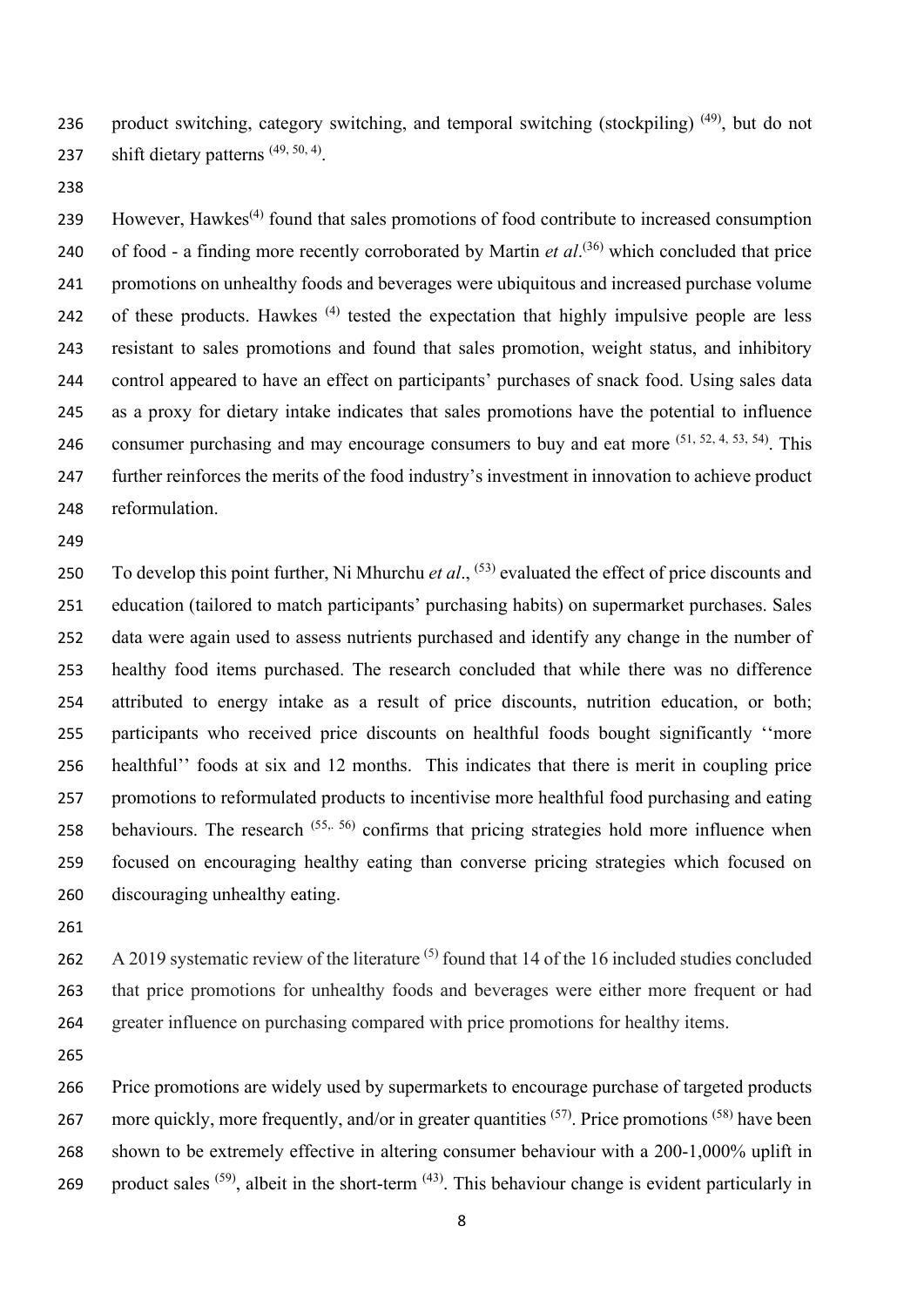shoppers with a lower socioeconomic status, females aged 30-40 years, those with no shopping 271 list and those who are more receptive to price promotions  $(60, 61)$ .

 This responsiveness to food promotions has also been used successfully as a tool to increase 274 the sales of healthier food  $(62, 55, 56, 63)$  suggesting the potential of pricing strategies to improve 275 diets at the population level. However, a Public Health England evidence review  $(64)$  in relation to actions to reduce sugar consumption found that food retail price promotions are more widespread in Britain than anywhere else in Europe; that foods on promotion account for around 40% of all expenditure on food and drinks consumed at home and that higher sugar products are promoted more than other foods. The review also found that price promotions serve to augment the amount of food and drink people buy by around one-fifth (22%) and are purchases that people would not make if the price promotions did not exist.

283 Coker *et al.* <sup>(65)</sup> concluded that high promotional shoppers (upper quartile) purchased a greater quantity of unhealthy foods (higher in sugar and lower in fibre) and beverages and less fruits and vegetables compared with low promotion shoppers (lower quartile). Additionally, the prevalence of obesity for the main household shopper was found to be greater for high promotional shoppers (36%) compared with low promotional shoppers (28%).

289 English research <sup>(66)</sup> investigating whether food retailers' pricing techniques contribute to 290 overbuying and obesity found that retailers offer a wide range of special offers. Dobson  $(66)$  concluded that there is a healthy choice of supermarket offers available and the onus was placed firmly on consumers to shop carefully and avoid overbuying less healthy food (particularly for very prominent offers, which can appear very tempting).

 Prominence of retail food promotions receives much attention in the literature. In-store marketing strategies that draw attention to healthier products may be effective and sustainable for improving diet quality and health (67) . They found that "*straightforward placement strategies can significantly enhance the sales of healthier items in several food and beverage categories. Such strategies show promise for significant public health effects in communities*  300 with the greatest risk of obesity" for reasons of their scalability <sup>(67)</sup>. Kerr *et al.* <sup>(68)</sup> agree and concluded that areas of high promotional prominence have an apparent power and the placement of healthy products in high-promotional-prominence areas is a more effective approach than simply increasing the number of locations for healthy products. Similarly,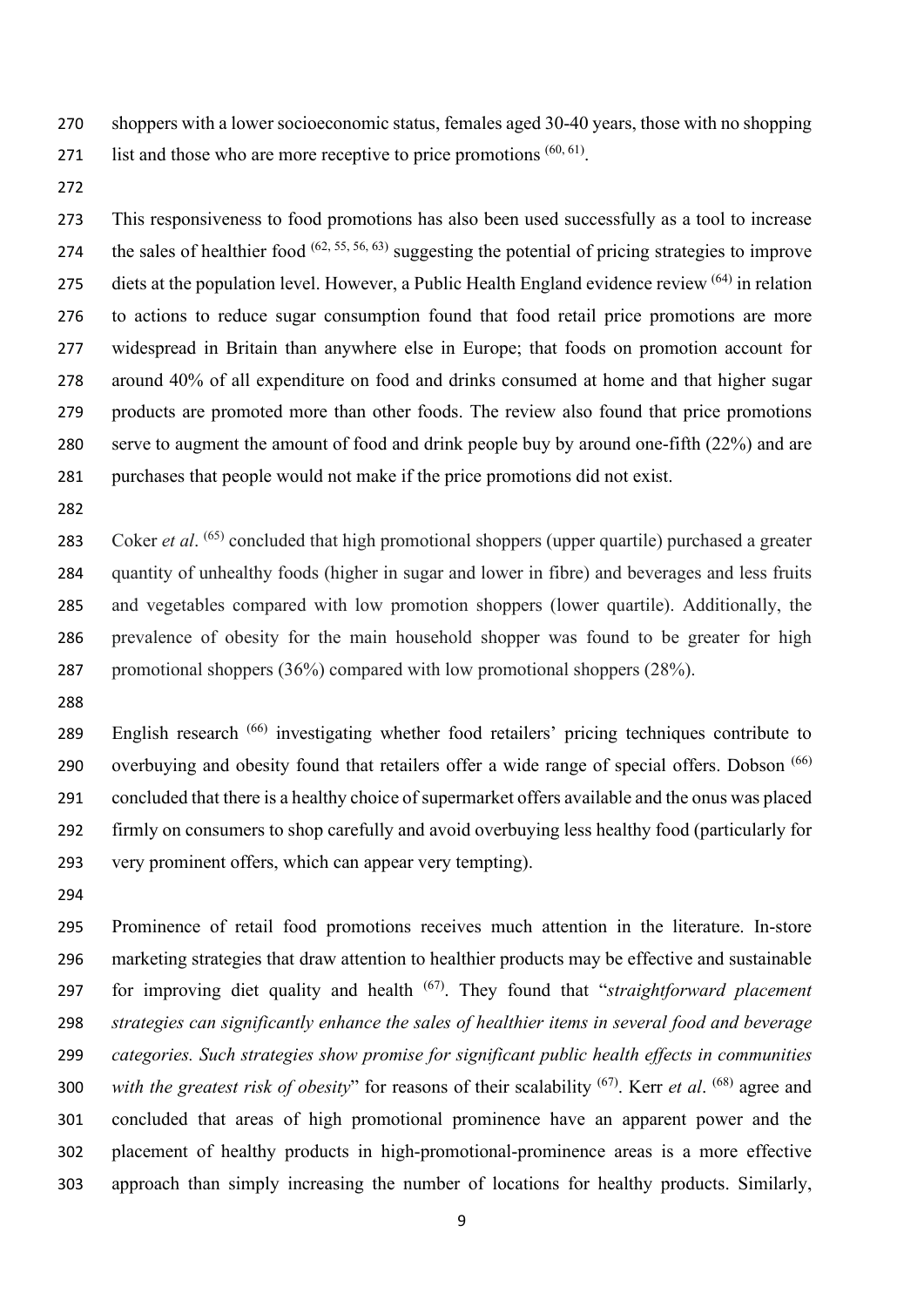University of Cambridge, University of East Anglia and MRC Human Nutrition Research recommended that prohibiting or limiting prominent placement strategies for less healthy options, or augmenting their use for healthier products, holds the promising possibility of 307 encouraging healthier lifestyle choices  $(69)$ .

 The literature is clear that there is merit in aligning price discounts and prominent promotional efforts to increase the availability, accessibility and affordability of food and drink choices to 311 consumers. Waterlander *et al.*'s studies <sup>(42, 55, 56, 62), when considered together, conclude that</sup> the experts and the consumers agree on the potential success of making healthy food and drinks cheaper by either discounts or price cuts, as well as offering little extras with healthy foods.

- 
- 
- 

#### **Discussion**

*Promotions and product (un)availability*

 Promotional strategies with their associated potential to result in a significant uplift in consumer purchasing necessitates there to be effective stock management. Product unavailability is considered to be a frequently occurring and universal issue, and a major 322 concern for retailers and manufacturers alike  $(70)$ . Stockouts are considered to be a persistent problem in retailing and something that the supply chain is eager to avoid because of the widespread increase in retailers' and manufacturers' awareness of the sales, customer loyalty 325 and market share losses induced by poor on-shelf-availability  $(71, 72, 73, 74, 75, 76)$ .

*Promotions and the perception of 'price' and 'quality'*

328 McDonald and Milne  $(77)$  found that, per kilogramme of foods and beverages purchased, groceries that were price promoted were 30% more expensive, after discounts, compared with generic or low-cost brands that are typically not price promoted. McDonald and Milne suggest that consumers are not necessarily purchasing the cheapest item available when they purchase price-promoted products. This raises important questions regarding how consumers perceive 333 and define value and quality across different income groups  $(5)$ .

 The literature suggests that promotions were not readily available on retailers' own generic 336 brands, possibly because they are already perceived as being lower-priced  $(25)$ . However, given the likely impact of the economic recovery from Covid-19 and the UK exit from the EU on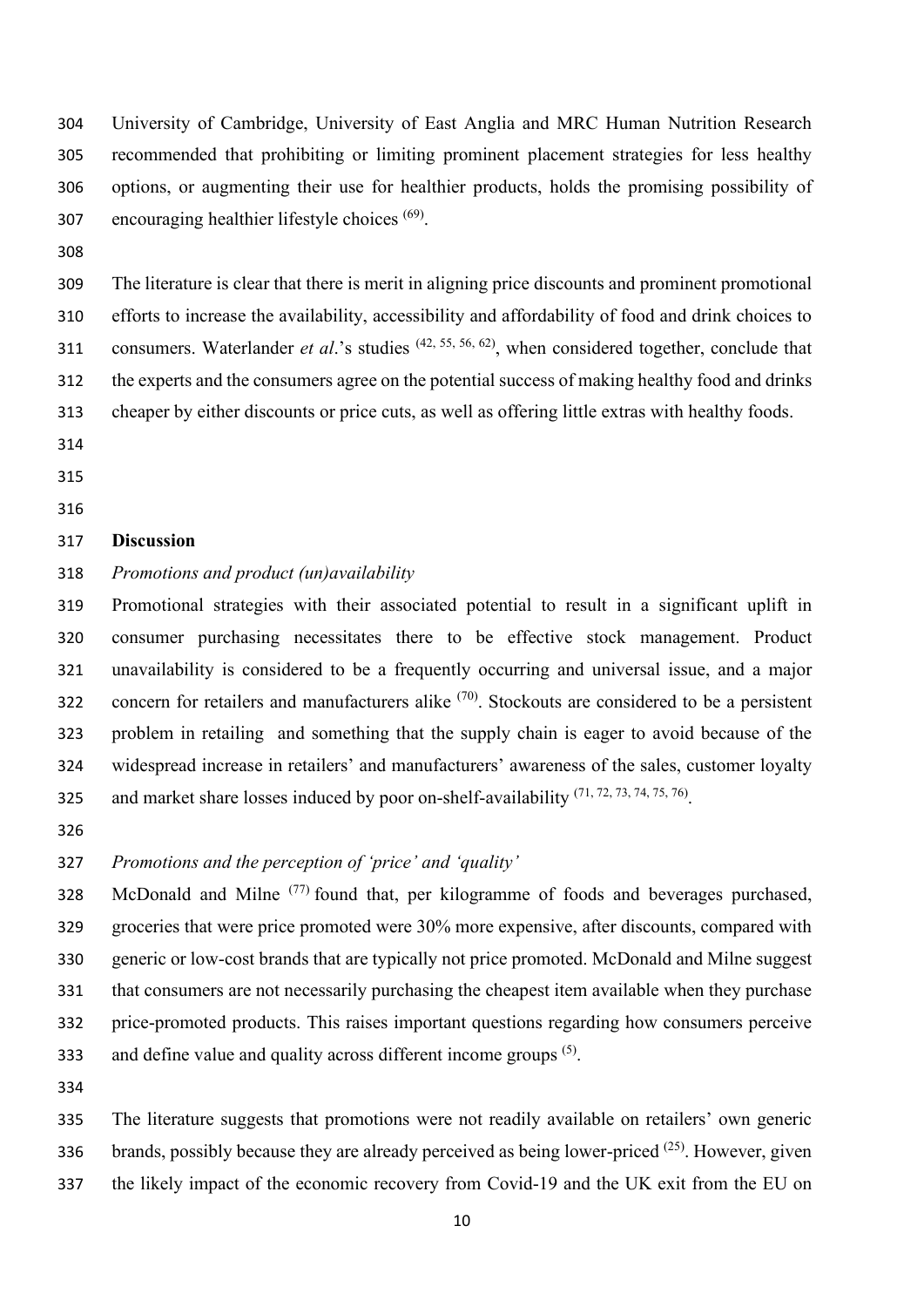household budgets, it will be prudent for retailers to continue to monitor the availability, 339 purchasing and promotion of generic brands into the future  $(25)$ , particularly given the research 340 finding from a Northern Ireland study  $(78)$  that generic brands were often found to be superior to market brands with regards to overall healthfulness when measured using a score aligned to the Food Standards Agency's Front of Pack nutrient labelling system.

344 Importantly, the Bennett *et al.* <sup>(5)</sup> systematic review did not identify any studies that examined how shoppers may swap between stores in response to discounts and the impact this may have on their overall purchasing pattern. This is an important research topic for the future because it 347 is well established that the '*discipline of poverty'* (79, 80) dictates that people shop around to secure the best deal and the best prices may be achieved across different stores and not by shopping from a single retailer  $(29)$ . The fierce competition between the supermarket chains is one thing that could insulate British households from food price inflation. At the moment, food prices are being pulled lower by the return of promotional deals which were dropped as food stores concentrated on keeping shelves full at the height of the health crisis  $(82)$ .

## *Parity of esteem between in-store and online promotions*

355 Bhatnagar *et al*.<sup>(81)</sup> found in a general sample, 85 % (95 % CI 80, 90 %) of products found in physical stores could be matched with an online product, and prices were similar between online and physical stores making the online exercise a good proxy for product availability and 358 prices. Therefore, while Bhatnagar *et al.* <sup>(81)</sup> found that online tools were good proxies for product availability and price, there was only fair agreement in the general sample for the 360 presence of price promotions (Cohen's kappa =  $0.40$  (95 % CI 0.26, 0.55)). However, they found that there were more price promotions present in physical supermarkets (32% of products) compared with online supermarkets (24% of products) with potential for impacting on health inequalities for those reliant on online sources alone when grocery shopping in physical stores may represent an easier means to achieve better value for money. For this reason, and for reasons of parity of approach between physical stores and online shopping, the literature calls for further research into online promotions to better understand patterns in promotions, the impact on purchasing behaviour and the implications for policy. This is an area requiring additional investigation particularly in the UK context given the recent moves to ban food retail promotions on less healthy foods in support of the Childhood Obesity Plan and National Food Strategy.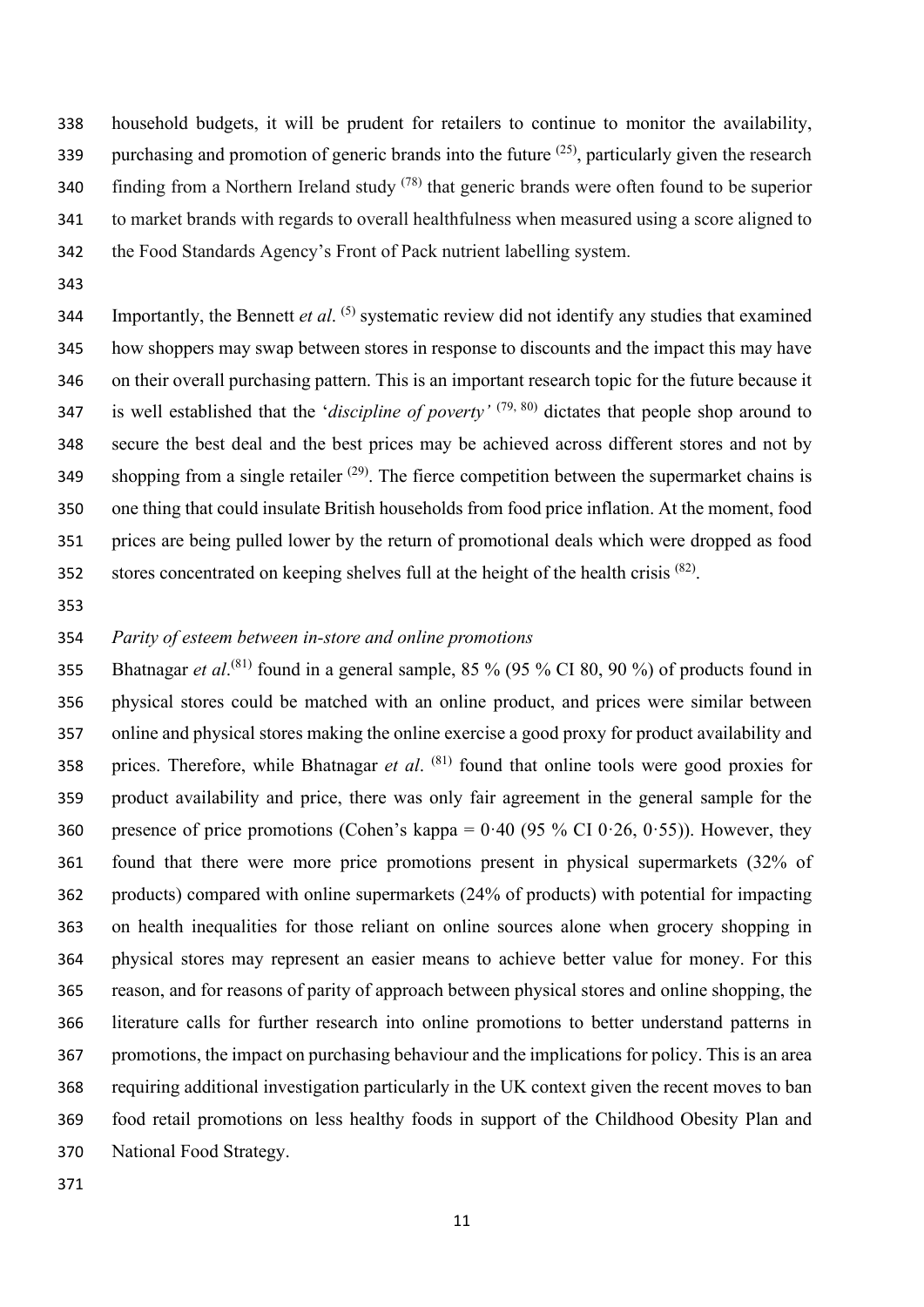#### **Conclusion**

 Given the current policy focus on the cost of living and population health emphasising the need for food shopping to represent health and value for money for better public health outcomes and reduced morbidity, this review contributes to the evidence base for retailers' and policymakers' consideration as policy solutions are sought to reduce population obesity levels, while ensuring the affordability and accessibility of nutritious food. It makes some observations and recommendations that could helpfully inform retailers' promotional strategies in respect of the breadth of products to which promotional offers apply including manufacturers' and retailers' own brands. It is important, given the shift in consumer purchasing behaviour to online shopping as a result of reticence to go outside during the Covid-19 pandemic, that retail food promotions are available irrespective of the chosen mode of shopping (in-store or online). It is incumbent upon consumers, within their capabilities and interest, to shop around for the best deal. Finally, it would be beneficial if retailers kept apprised of healthy food basket research as they strive to ensure a balance of promotional activity against such popularly purchased products and produce.

- 
- 

### **References**

- 1. OECD (2019) *Overweight or obese population*. Available from : <https://data.oecd.org/healthrisk/overweight-or-obese-population.htm> [accessed June 2021)
- 2. House of Commons Library (2021) *Poverty in the UK: Statistics.* Available from: <https://commonslibrary.parliament.uk/research-briefings/sn07096/> [Accessed 20.06.21]
- 3. World Population Review (2021) *Richest countries in the world – 2021*. Available from: <https://worldpopulationreview.com/country-rankings/richest-countries-in-the-world> [Accessed June 2021]
- 4. Hawkes C (2009) Sales promotions and food consumption. *Nutrition Reviews*, **67**(6), 333–342.
- 5. Bennett R, Zorbas C, Huse O et al. (2020) Prevalence of healthy and unhealthy food and beverage price promotions and their potential influence on shopper purchasing behaviour: A systematic review of the literature. *Obesity Reviews,* **21**(1) e12948. <https://doi.org/10.1111/obr.12948>
- 6. Sobal J, Bisogni C A, and Jastran M (2014) Food choice is multifaceted, contextual, dynamic, multilevel, integrated, and diverse. *Mind, Brain, and Education*. **8**(1), 6-12.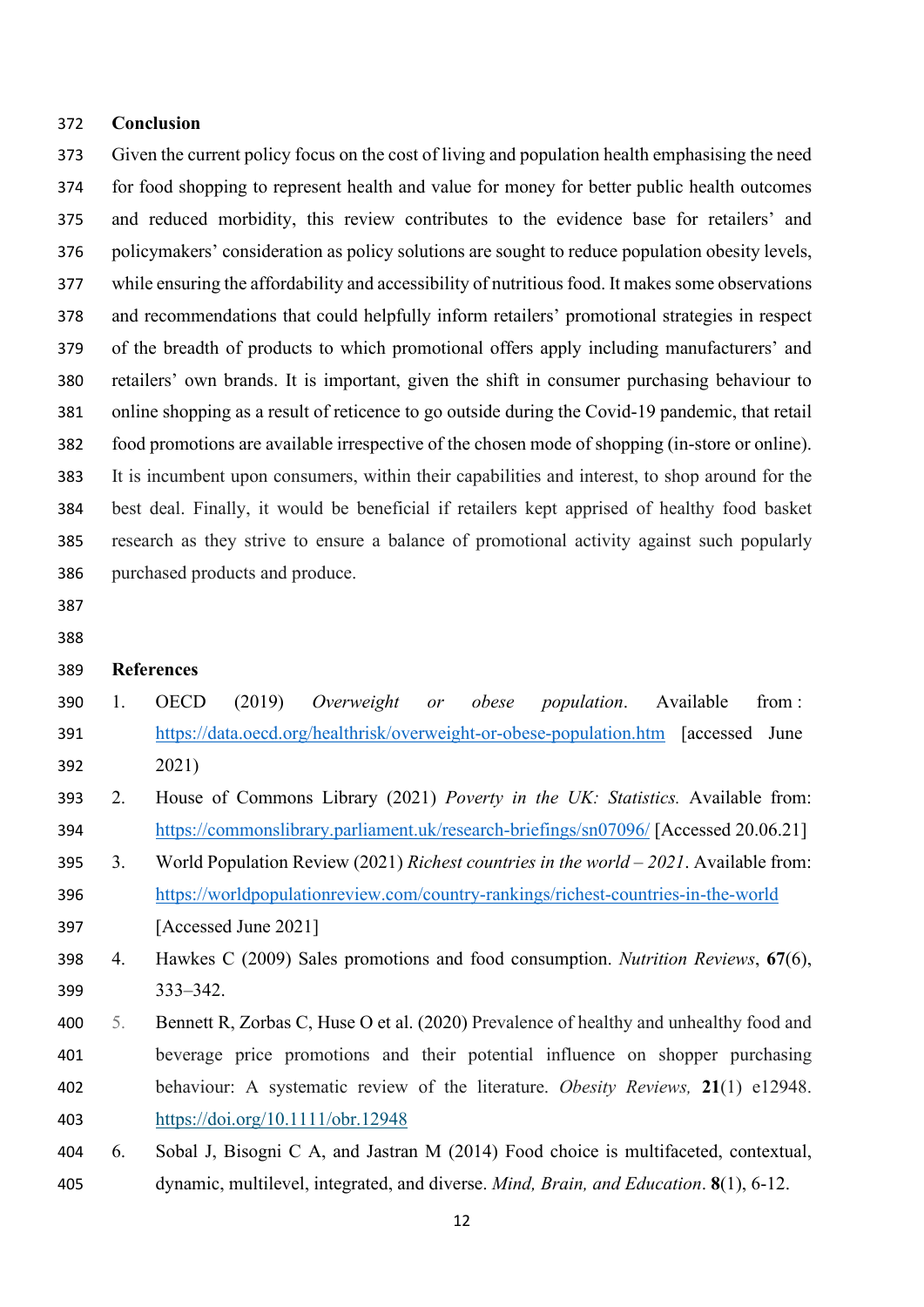- 7. Dowler E A, Kneafsey M, Lambie H, et al. (2011) Thinking about 'food security': engaging with UK consumers. *Critical Public Health*. **21**(4), 403-416.
- 8. Department of the Environment, Food and Rural Affairs (2010) *Food statistics pocketbook 2010.* Available from:
- [https://webarchive.nationalarchives.gov.uk/20130103024812/http://www.defra.gov.uk/](https://webarchive.nationalarchives.gov.uk/20130103024812/http:/www.defra.gov.uk/statistics/foodfarm/food/pocketstats/) [statistics/foodfarm/food/pocketstats/](https://webarchive.nationalarchives.gov.uk/20130103024812/http:/www.defra.gov.uk/statistics/foodfarm/food/pocketstats/) [accessed July 2021]
- 9. BBC News (2021) UN: Cost of food rises at fastest pace in over a decade. *BBC News Online*. Available from: <https://www.bbc.co.uk/news/business-57353624> [Accessed June 2021]
- 10. Griffith R, O'Connell M, and Smith K (2013) *Food expenditure and nutritional quality over the Great Recession*. London: Institute for Fiscal Studies.
- 11. *Safe*food (2012) *The cost of overweight and obesity on the island of Ireland*. Dublin: *Safe*food.
- 12. Department of Health, Social Services and Public Safety (2012) *A fitter future for all: framework for preventing and addressing overweight and obesity in Northern Ireland 2012-2022. Belfast:* Department of Health, Social Services and Public Safety.
- 13. Dimbleby H (2021) *National food strategy: Independent review – The plan.* Available at:<https://www.nationalfoodstrategy.org/the-report/>[Accessed July 2021]
- 14. Statista (2019) *UK consumers: online grocery shopping*. London: Statista.
- 15. Kantar (2020) *UK grocery growth accelerates as retailers and shoppers look to next stage of lockdown*. Available from: [https://www.kantar.com/inspiration/fmcg/uk-](https://www.kantar.com/inspiration/fmcg/uk-grocery-growth-acceleratesas-retailers-and-shoppers-look-to-next-stage-of-lockdown)[grocery-growth-acceleratesas-retailers-and-shoppers-look-to-next-stage-of-lockdown](https://www.kantar.com/inspiration/fmcg/uk-grocery-growth-acceleratesas-retailers-and-shoppers-look-to-next-stage-of-lockdown)
- [Accessed June 2021].
- 16. Donkin AJM, Dowler EA, Stevenson SJ, et al. (2000) Mapping access to food in a deprived area: the development of price and availability indices. *Public Health Nutrition*, **3**, 32–34.
- 17. Dowler EA (1997) Budgeting for food on a low income in the UK: the case of lone-parent families. *Food Policy,* **22**(5), 405-417.
- 18. Lang T (1999) Social inclusion and health: the role of shopping supply and access to quality food. In L*ocal food retailing: delegate information.* Urban Environment Today, London.
- 19. Inglis V, Ball K, and Crawford D (2009) Does modifying the household food budget predict changes in the healthfulness of purchasing choices among low- and high-income women? *Appetite,* **52**(2), 273-279.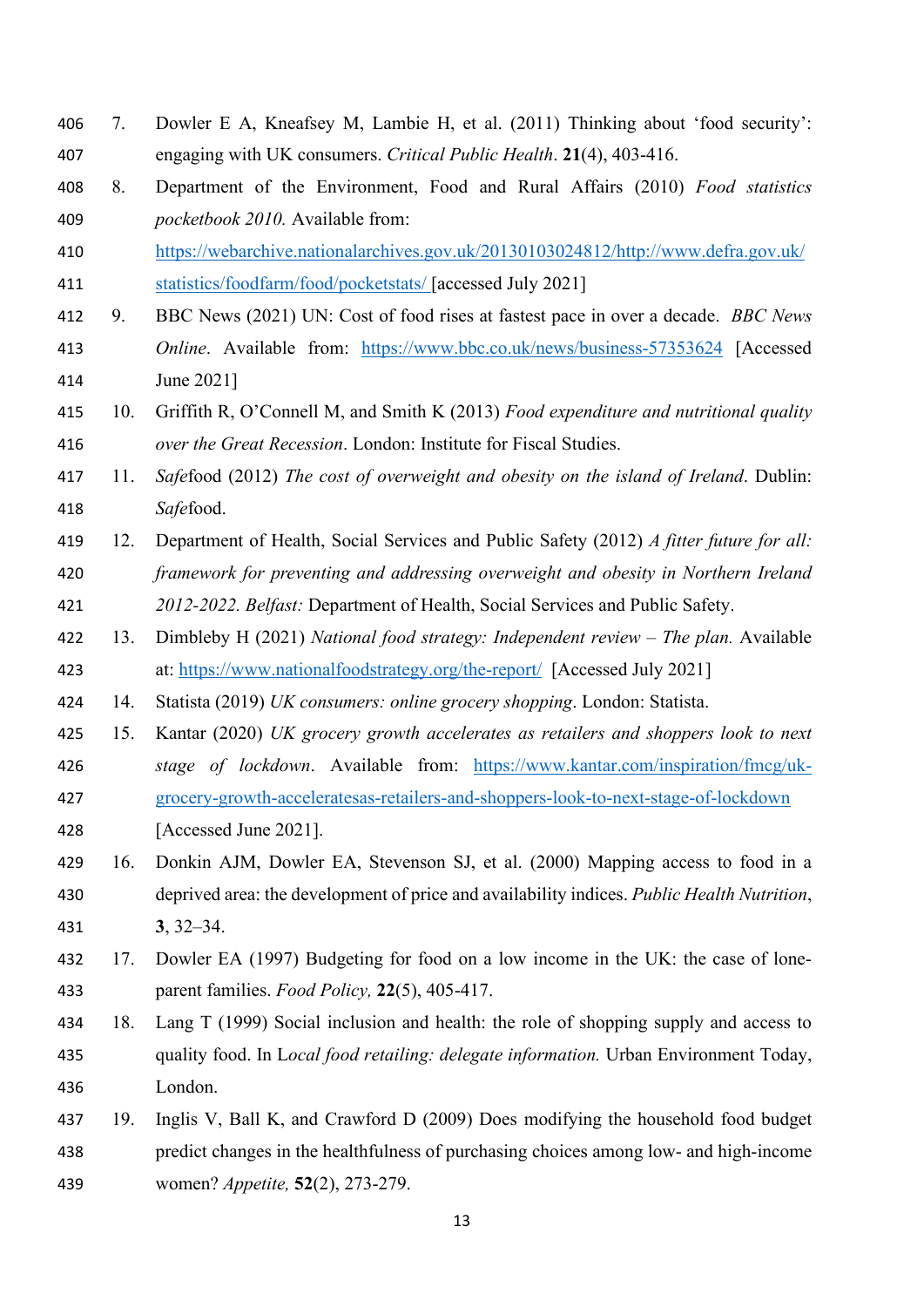- 20. MacMahon B and Weld G (2015) *Cost of a healthy basket. A pilot study of two household types in Northern Ireland*. Belfast: Foods Standards Agency.
- 21. Joseph Rowntree Foundation (1994) *Eating on low income (summary).* York: Joseph Rowntree Foundation.
- 22. Money Advice Trust (2014) *Changing household budgets: Supporting the UK's economic recovery.* London: Money Advice Trust. Available from: [https://www.pdfsearch.io/document/United+States+Consumer+Price+Index/1rdVL-](https://www.pdfsearch.io/document/United+States+Consumer+Price+Index/1rdVL-show/Changing+household+budgets+Supporting+the+UK%E2%80%99s+economic+recovery)
- [show/Changing+household+budgets+Supporting+the+UK%E2%80%99s+economic+re](https://www.pdfsearch.io/document/United+States+Consumer+Price+Index/1rdVL-show/Changing+household+budgets+Supporting+the+UK%E2%80%99s+economic+recovery) [covery](https://www.pdfsearch.io/document/United+States+Consumer+Price+Index/1rdVL-show/Changing+household+budgets+Supporting+the+UK%E2%80%99s+economic+recovery) [Accessed July 2021]
- 23. Office for National Statistics (2021) *Family spending workbook 2: expenditure by income*. London: Office for National Statistics. Available from: [https://www.ons.gov.uk/peoplepopulationandcommunity/personalandhouseholdfinance](https://www.ons.gov.uk/peoplepopulationandcommunity/personalandhouseholdfinances/expenditure/datasets/familyspendingworkbook2expenditurebyincome)
- [s/expenditure/datasets/familyspendingworkbook2expenditurebyincome](https://www.ons.gov.uk/peoplepopulationandcommunity/personalandhouseholdfinances/expenditure/datasets/familyspendingworkbook2expenditurebyincome) [Accessed June 2021].
- 24. Office for National Statistics (2021) *Family spending workbook 3: expenditure by region*. London: Office for National Statistics. Available from: [https://www.ons.gov.uk/peoplepopulationandcommunity/personalandhouseholdfinance](https://www.ons.gov.uk/peoplepopulationandcommunity/personalandhouseholdfinances/expenditure/datasets/familyspendingworkbook3expenditurebyregion) [s/expenditure/datasets/familyspendingworkbook3expenditurebyregion](https://www.ons.gov.uk/peoplepopulationandcommunity/personalandhouseholdfinances/expenditure/datasets/familyspendingworkbook3expenditurebyregion) [Accessed June 2021].
- 25. Zorbas C, Eyles H, Orellana L, et al. (2020) Do purchases of price promoted and generic branded foods and beverages vary according to food category and income level? Evidence from a consumer research panel. *Appetite*, **144**, 104481.
- 26. Leather S (1992) Less money, less choice: Poverty and diet in the UK today. In *Your food, whose choice?* (National Consumer Council), p. 75. HMSO, London.
- 27. Nelson MB, Mayer A and Manley P (1992) *Modest-but adequate budget standards- food budgets for six household types. Working paper no. 4 (revised).* Family Budget Unit, York.
- 28. Anderson A S, Dewar J, Marshall D, et al. (2007) The development of a healthy eating indicator shopping basket tool (HEISB) for use in food access studies—identification of key food items. *Public Health Nutrition*: **10**(12), 1440–1447.
- 29. Caraher M and Furey S (2018) *The economics of emergency food aid provision: a financial, social and cultural perspective*. 1 edn, Palgrave Macmillan. <https://doi.org/10.1007/978-3-319-78506-6>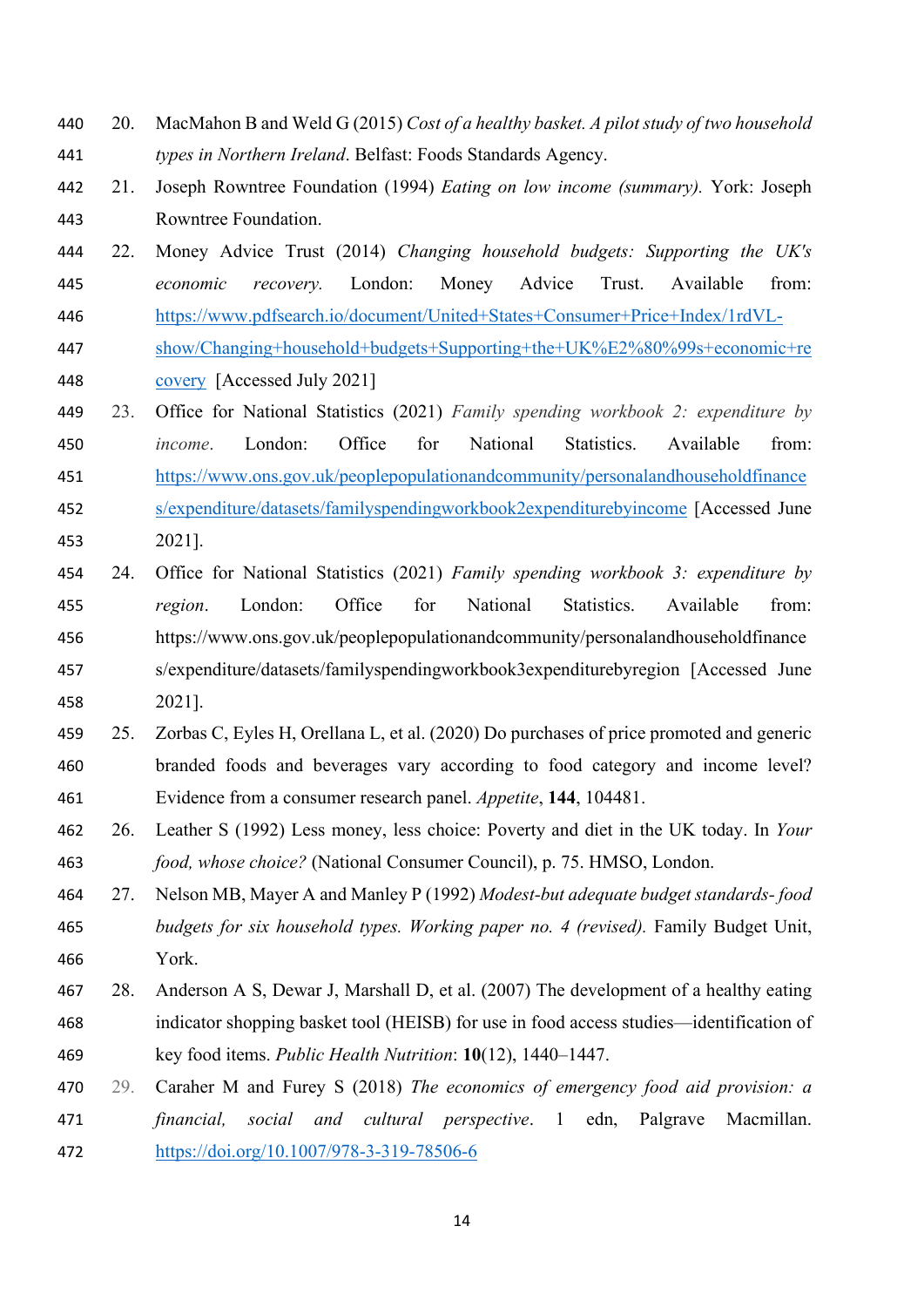- 30. *Safe*food, Consumer Council and Food Standards Agency in NI (2021) What is th*e cost of a healthy food basket in Northern Ireland in 2020?* Dublin: *Safe*food. Available from: [https://www.safefood.net/getattachment/dcaa7b5f-354b-41a0-bf57-](http://www.safefood.eu/SafeFood/media/SafeFoodLibrary/Documents/Publications/Research%20Reports/What-is-the-cost-of-a-healthy-food-basket-in-Northern-Ireland-in-2016.pdf) 476 80cc7387ac9e/Cost of a healthy food basket NI Report.pdf?lang=en-IEf [Accessed June 2021]. 31. Mack J (2016) *Minimum budget standards.* London: Poverty and Social Exclusion. Available from: [https://www.poverty.ac.uk/definitions-poverty/minimum-budget-](https://www.poverty.ac.uk/definitions-poverty/minimum-budget-standards#:%7E:text=Consensual%20budget%20standards&text=Niemietz%20proposed%20(as%20in%20the,decisions)%20and%20their%20market%20prices.) [standards#:~:text=Consensual%20budget%20standards&text=Niemietz%20proposed%](https://www.poverty.ac.uk/definitions-poverty/minimum-budget-standards#:%7E:text=Consensual%20budget%20standards&text=Niemietz%20proposed%20(as%20in%20the,decisions)%20and%20their%20market%20prices.) [20\(as%20in%20the,decisions\)%20and%20their%20market%20prices.](https://www.poverty.ac.uk/definitions-poverty/minimum-budget-standards#:%7E:text=Consensual%20budget%20standards&text=Niemietz%20proposed%20(as%20in%20the,decisions)%20and%20their%20market%20prices.) [Accessed July 2021]. 32. Bradshaw J, Middleton S, Davis A et al. (2008) *A minimum income standard for Britain.*  London: Universities of York and Loughborough. 33. Lee A, Mhurchu CN, Sacks G et al (2013) Monitoring the price and affordability of foods and diets globally. *Obesity Reviews*, **14**(1), 82-95. 34. Barosh L, Friel S, Engelhardt K et al. (2014) The cost of a healthy and sustainable diet – who can afford it? *Australian and New Zealand Journal of Public Health.* **38** (1), 7–12 35. Shepherd R, Paisley C, Sparks, P, et al. (1996) Constraints on dietary choice: the role of income. *Nutrition and Food Science*, **96**, 21. 36. Martin L, Bauld L, and Angus K. (2017) *Rapid evidence review: The impact of promotions on high fat, sugar and salt (HFSS) food and drink on consumer purchasing and consumption behaviour and the effectiveness of retail environment interventions*. Edinburgh: NHS Scotland. 37. Dowler EA, O'Connor D. (2012) Rights-based approaches to addressing food poverty and food insecurity in Ireland and UK. *Social Science & Medicine*. **74**(1):44-51. 12. 38. Nielsen Global (2016) *Consumer confidence survey - ROI Q4* 39. British Retail Consortium (2009) *British retailing: a commitment to health*. London: British Retail Consortium. 40. Gedenk SA, Neslin KL, and Ailawadi KL (2006) Sales promotion. In Kraft M and
	- Mantrala M K. (Eds) *Retailing in the 21st Century*, Heidelberg: Springer.
	- 41. Department of Health, Food Standards Agency, Welsh Government and Scottish Government (2013) *Guide to creating a front of pack (FoP) nutrition label for pre-*
	- *packed products sold through retail outlets*. Available from:
	- [https://www.gov.uk/government/uploads/system/uploads/attachment\\_data/file/300886/](https://www.gov.uk/government/uploads/system/uploads/attachment_data/file/300886/2902158_FoP_Nutrition_2014.pdf)
	- [2902158\\_FoP\\_Nutrition\\_2014.pdf](https://www.gov.uk/government/uploads/system/uploads/attachment_data/file/300886/2902158_FoP_Nutrition_2014.pdf) [Accessed July 2021]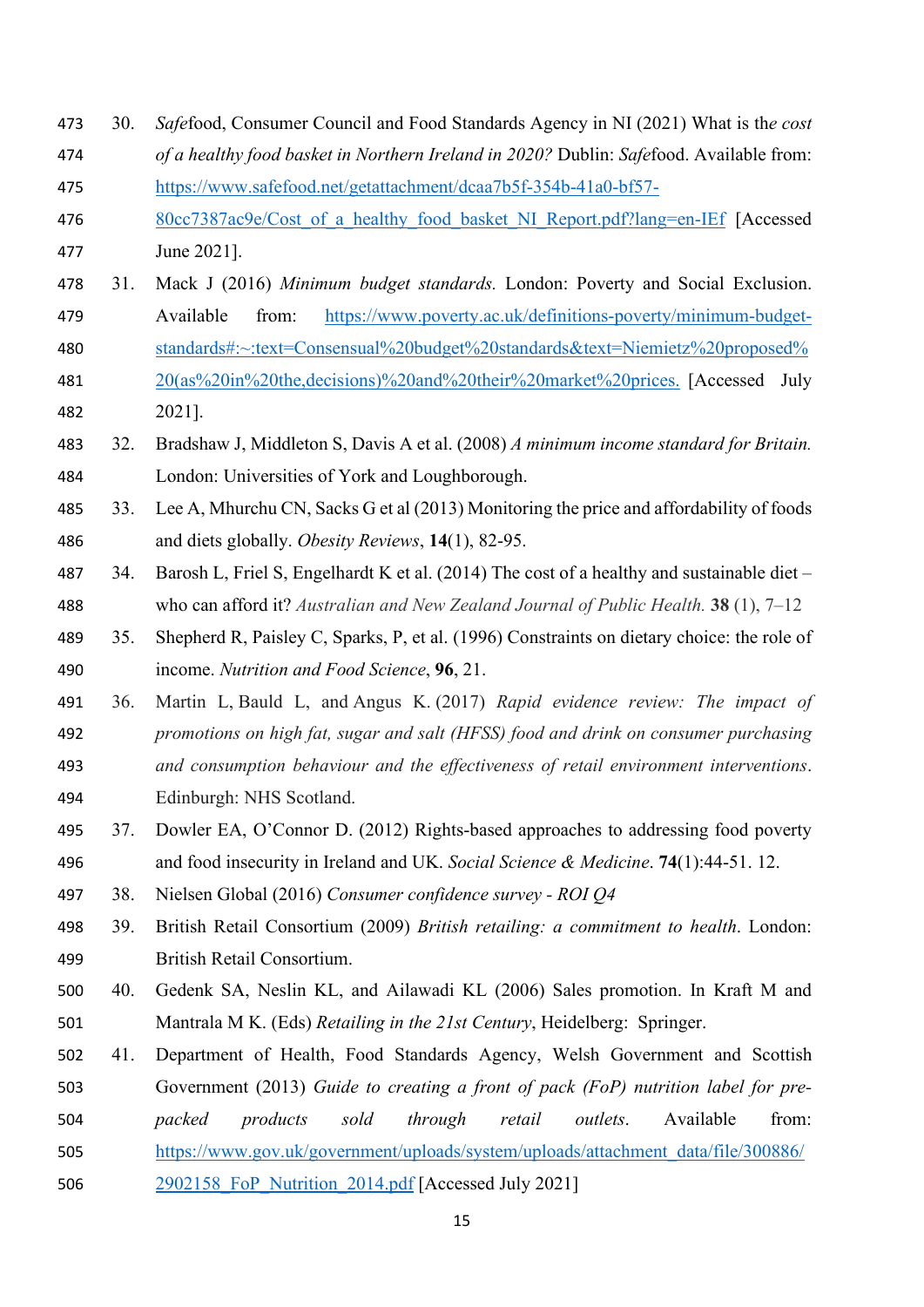- *42.* Waterlander WE, de Mul A, Schuit AJ et al. (2010) Perceptions on the use of pricing strategies to stimulate healthy eating among residents of deprived neighbourhoods: a focus group study*. International Journal of Behavioral Nutrition and Physical Activity.***7**, 44*.*
- 43. Jetter KM and Cassady D L (2006) The availability and cost of healthier food alternatives**.** *American Journal of Preventative Medicine.* **30**(1), 38-44.
- 44. Drewnowski A, Monsivais P, Maillot, M et al. (2007) Low-energy-density diets are associated with higher diet quality and higher diet costs in French adults**.** *Journal of the American Dietetic Association*. **107**(6), 1028-1032.
- 45. Maillot M, Darmon N, Vieux F et al. (2007) Low energy density and high nutritional quality are each associated with higher diet costs in French adults**.** *American Journal of Clinical Nutrition.* **86**(3), 690-696.
- 46. Honkanen P and Frewer L (2009) Russian consumers' motives for food choice**.** *Appetite.* **52**, 363-371.
- 47. Milliron BJ, Woolf K and Appelhans BA (2012) A point-of-purchase intervention featuring in-person supermarket education affects healthful food purchases. *Journal of Nutrition Education and Behavior.* 44 (3), 225-232.
- 48. Smithson M, Kirk J, and Capelin C (2015) *An analysis of the role of price promotions on the household purchases of food and drinks high in sugar*. Public Health England. Available at:
- [https://assets.publishing.service.gov.uk/government/uploads/system/uploads/attachment](https://assets.publishing.service.gov.uk/government/uploads/system/uploads/attachment_data/file/470175/Annexe_4._Analysis_of_price_promotions.pdf) 528 data/file/470175/Annexe 4. Analysis of price promotions.pdf [Accessed July 2021]
- 49. van Heerde H, & Neslin S (2008) Sales promotion models. In Wierenga B (Ed.) *Handbook of Marketing Decision Models*. New York, NY: Springer.
- 50. French S (2003) Pricing effects on food choices. *The Journal of Nutrition*, **133**(3), 841S– 843S).
- 51. Ailawadi K & Neslin S (1998) The effect of promotion on consumption. Buying more and consuming it faster. *Journal of Marketing Research*, **35**, 390–398.
- 52. Chandon P & Wansink B (2002) When are stockpiled products consumed faster? A convenience-salience framework of post-purchase consumption incidence and quantity. *Journal of Marketing Research*, **39**, 321–335.
- 53. Ni Mhurchu C, Blakely T, Jiang Y, et al. (2010) Effects of price discounts and tailored nutrition education on supermarket purchases. A randomized controlled trial. The *American Journal of Clinical Nutrition*, **91**(3), 736–747.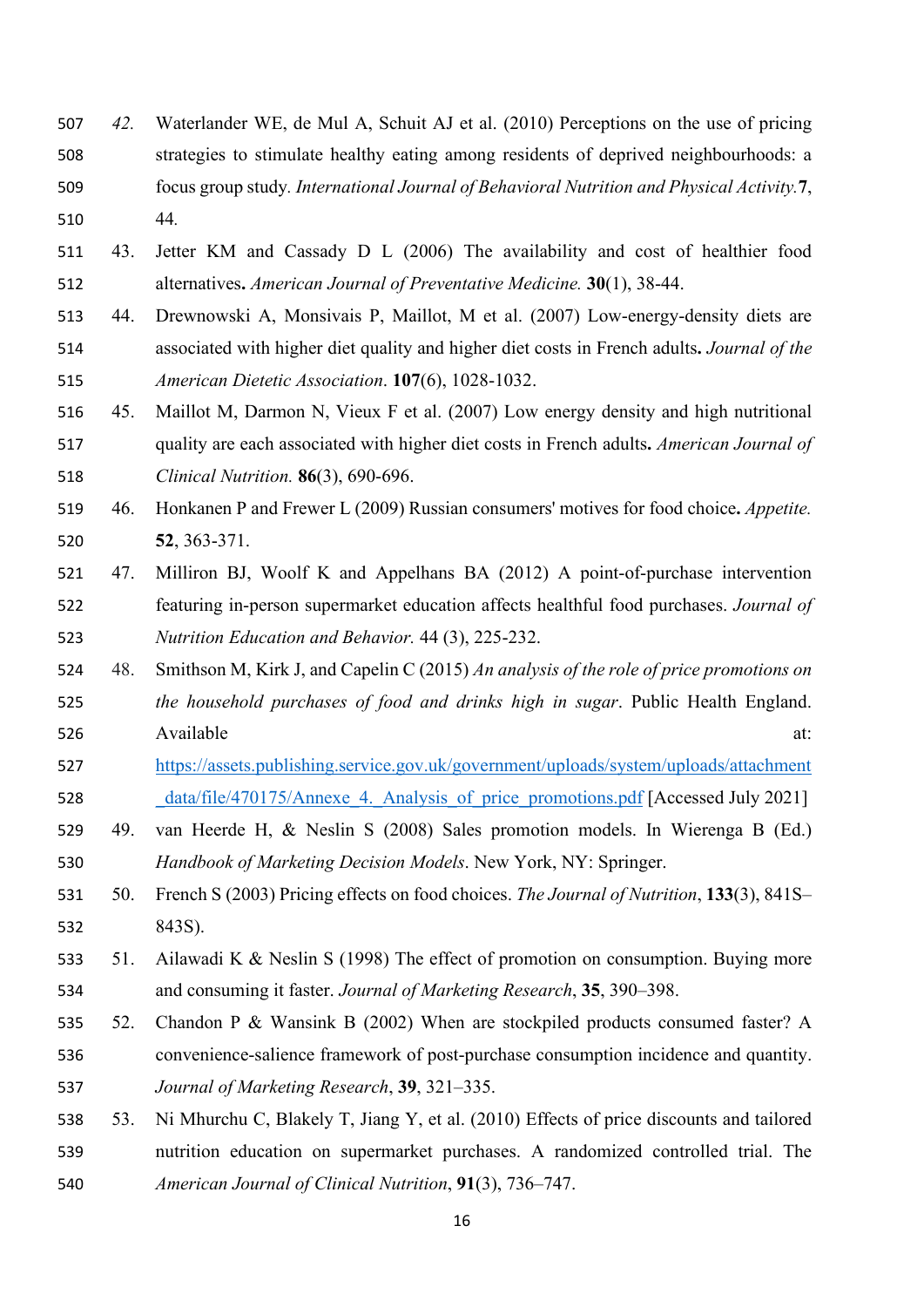- 54. Martin-Biggers J, Yorkin M, Aljallad C et al. (2013) What foods are US supermarkets promoting? A content analysis of supermarket sales circulars. *Appetite*. **62**, 160–165.
- 55. Waterlander WE, Steenhuis IH, de Boer MR et al. (2013) Effects of different discount
- levels on healthy products coupled with a healthy choice label, special offer label or both: results from a web-based supermarket experiment. *International Journal of Behavioral Nutrition and Physical Activity* **10**(1):59.
- 56. Waterlander WE, de Boer, MR, Schuit AJ et al. (2013) Price discounts significantly enhance fruit and vegetable purchases when combined with nutrition education: a randomized controlled supermarket trial. *American Journal of Clinical Nutrition*. **97**, 886–95.
- 57. Martinez Steele E, Baraldi LG, Louzada ML et al. (2016) Ultraprocessed foods and added sugars in the US diet: evidence from a nationally representative crosssectional study. *BMJ open*. **6**(3):e009892.
- 58. Competition Commission (1999) *Supermarkets: A report on the supply of groceries from multiple stores in the United Kingdom*. London: The Stationery Office; 1999.
- 59. Hamlin RP, Lindsay S, Insch A (2012) Retailer branding of consumer sales promotions. A major development in food marketing? *Appetite*. **58**(1):256-64. 18.

60. Kantar WorldPanel (2015) *Grocery market share*. Kantar WorldPanel.

- 61. Bogomolova S, Szabo M, Kennedy R. (2017) Retailers' and manufacturers' price- promotion decisions: Intuitive or evidence-based? *Journal of Business Research*. **76**:189- 200.
- 62. Waterlander WE, Steenhuis IH, de Boer MR et al. (2012) Introducing taxes, subsidies or both: the effects of various food pricing strategies in a web-based supermarket randomized trial. *Preventive Medicine*. **54**(5):323-30.
- 63. Tedstone A, Targett V and Allen R (2015) *Sugar reduction: The evidence for action.* London: Public Health England; 2015.
- 64. Jahns L, Payne CR, Whigham LD et al. (2014) Foods advertised in US weekly supermarket sales circulars over one year: a content analysis. *Nutrition Journal*. **13**:95.
- 65. Coker, T, Rumgay H, Whiteside E, et al. (2019) *Paying the Price. New evidence, the link between price promotions, purchasing of less healthy food and drink, and overweight and obesity in Great Britain*.
- 66. Dobson P (2011) *The lure of supermarket special offers: a healthy choice for shoppers? Inaugural lecture: 29.11.11.* University of East Anglia.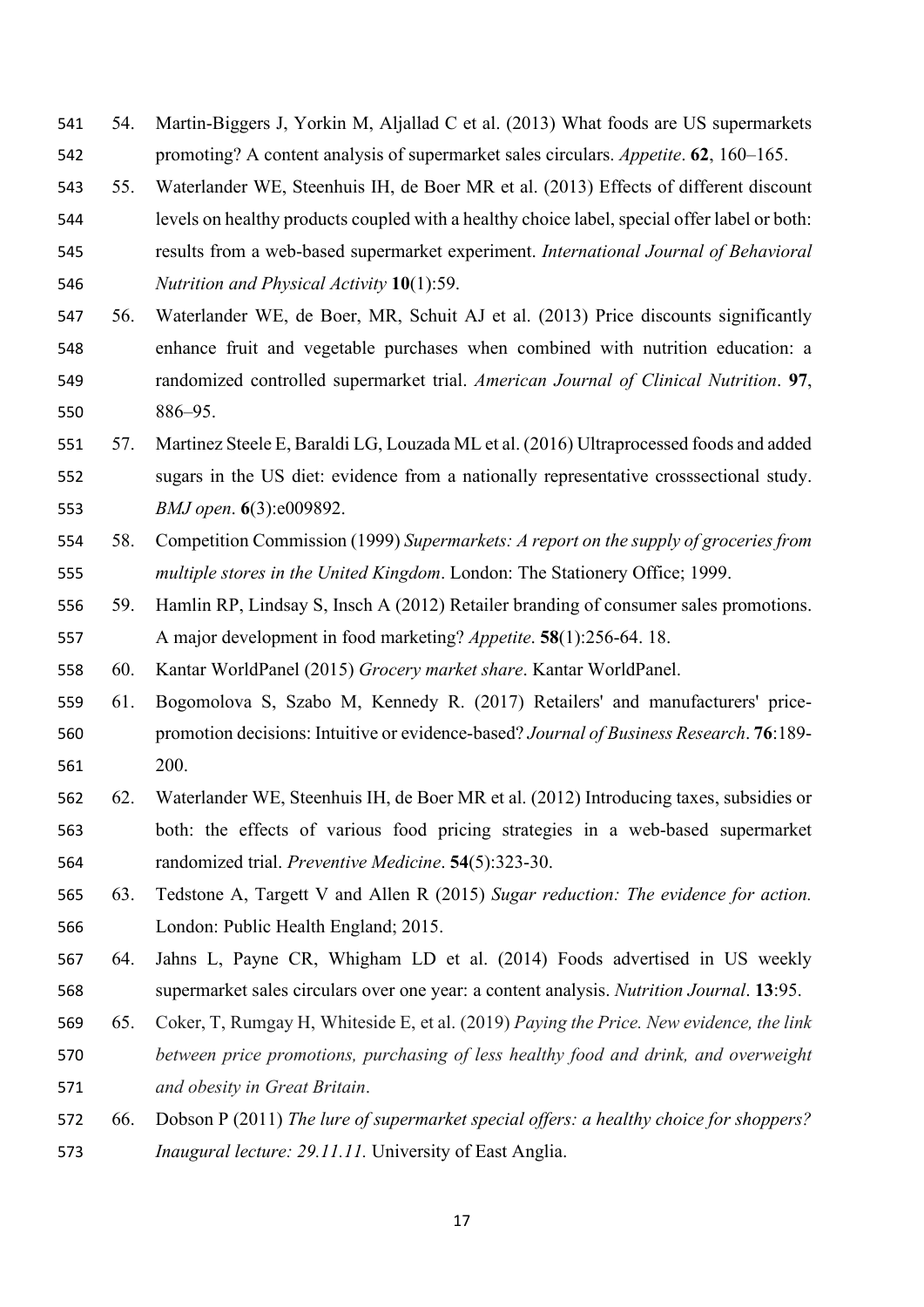- 67. Foster GD, Karpyn A, Wojtanowski AC et al. (2014) Placement and promotion strategies to increase sales of healthier products in supermarkets in low-income, ethnically diverse neighborhoods: a randomized controlled trial. *American Journal of Clinical Nutrition*. **99**, 1359–68.
- 68. Kerr J, Sallis JF, Beomby E et al. (2012) Assessing reliability and validity of the gropromo audit tool for evaluation of grocery store marketing and promotional environments. *Journal of Nutrition Education and Behaviour,* **44**(6) 597–603.
- 69. Marteau T (2014) *Restricting displays could curb consumption without affecting price or availability*. Available from [www.cam.ac.uk/research/news/end-of-aisle-displays-](http://www.cam.ac.uk/research/news/end-of-aisle-displays-encourage-consumption-of-alcohol-and-fizzy-drinks#sthash.VV8CPAbP.dpuf) [encourage-consumption-of-alcohol-and-fizzy-drinks#sthash.VV8CPAbP.dpuf](http://www.cam.ac.uk/research/news/end-of-aisle-displays-encourage-consumption-of-alcohol-and-fizzy-drinks#sthash.VV8CPAbP.dpuf) Accessed July 2021]
- 70. Breugelmans E, Gijsbrechts E. and Campo K (2018) Product unavailability, in Gielens K and Gijsbrechts E. (Eds) *Handbook of research on retailing*. Gloucester: Edward Elgar Publishing Ltd.
- 71. Gruen TW, Corsten DS and Bharadwaj S (2002) *Retail out of stocks: a worldwide examination of extent, causes and consumer responses*, Grocery Manufacturers of America, Washington, DC.
- 72. Corsten D and Gruen T (2003) *Desperately seeking shelf availability: an examination of the extent, the causes, and the efforts to address retail out‐of‐stocks*, *International Journal of Retail & Distribution Management*, **31**(12), pp. 605‐17.
- 73. McKinnon AC, Mendes D and Nababteh M (2007) *In‐store logistics: an analysis of on‐ shelf availability and stockout responses for three product groups*", *International Journal of Logistics: Research and Applications*, **10**(3), pp. 251‐68.
- 74. van Woensel T, van Donselaar K, Broekmeulen R et al. (2007) Consumer responses to shelf out‐of‐stocks of perishable products*, International Journal of Physical Distribution & Logistics Management*, **37**(9), p. 704.
- 75. Zinn W and Liu PC (2008) *A comparison of actual and intended consumer behaviour in response to retail stockouts*, *Journal of Business Logistics*, **29**(2), pp. 141‐6.
- 76. Ettouzani Y, Yates N and Mena C (2012) Examining retail on shelf availability: promotional impact and a call for research. *International Journal of Physical Distribution & Logistics Management*, **42**(3).
- 77. McDonald A and Milne A (2018) *Monitoring retail purchase and price promotions in Scotland* (2010 –2016). Aberdeen, Scotland.